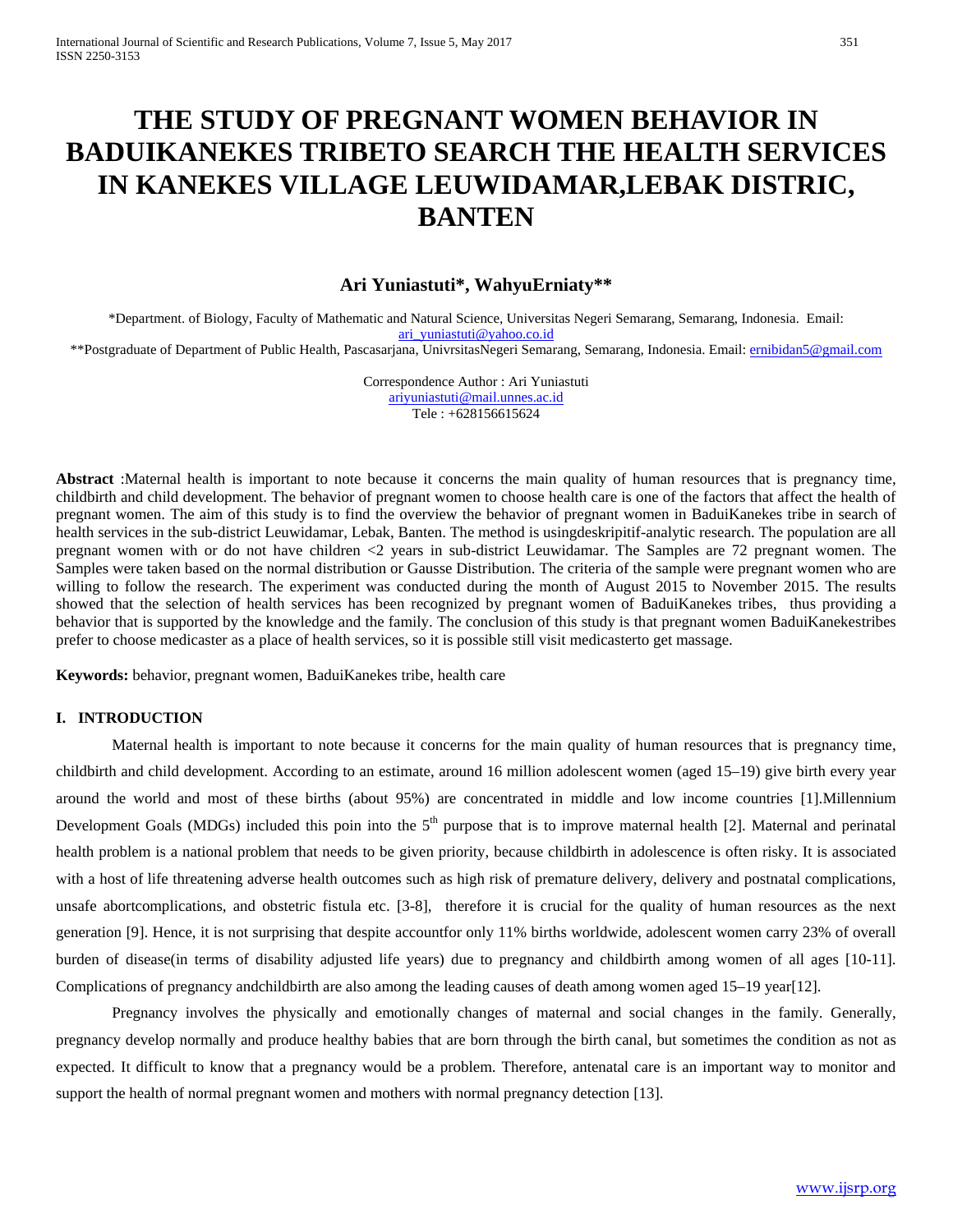Some efforts to improve maternal and infant health and reduce the number of maternal deaths had been done with a variety of family health programs, especially maternal health, which is a national program of the Ministry of Health. The maternal health programs include the service of Antenatal care (ANC), deliveries, postpartum maternal health care, neonatal health care, until care for the baby and the birth planning [14]. Antenatal Care is a program that is planned in the form of observation, education and medical treatment to pregnant women, to obtain a process of pregnancy and childbirth are safe and satisfying [15]. The principle of Antenatal care goal is to provide service or support to improve the health of pregnant women in order to create a family health [16].

The Pregnancy care in initial visits (K1) is the coverage of pregnant women who first received antenatal care by health professionals working in a region at a certain time (Health department, 2009). Repeated pregnancy care visits (K4) is the coverage of pregnant women who have obtained in accordance with standard antenatal care at least four times with the distribution time of 1 time in the first trimester, 1 time in the second trimester, and 2 times in the third trimester, in a region in the period of work certain time [17].

The utilisation of maternal healthcare is a complex phenomenon influenced by severalfactors. Several studies from developing countries have recognised socioeconomic factorsand service delivery environment as important determinants of healthcare utilization.Quality of care, distance to health facility, lack of transport, women's low social status, age,caste, religion, educational level, economic status of the household, lack of autonomy anddecision-making power and cultural norms are some of the factors that have been found tobe associated with the utilization maternal care services use in different settings [18-26].

One district that have disparity shows one interesting phenomenon is in District Leuwidamar which is a district that located furthest from the capital of the district if compared to other districts, particularly in the area of Lebak again. The residents in this region generally isBaduiKanekes tribe. The coverage of ANC service especially for K4 only 49.31%, far from the target of 95% with high risk pregnant women at 14.02%, higher than 12.21% in districts. The delivery by health personnel just 42%, from the target of 90%, Visits Neonates (KN3) only 20.16% and Postpartum Visits (KNF3) only 19.61%, the target of 90% [17]. This phenomenon shows that the maternal mortality rate is quite high on Banten regency but at the district level has a different disparity, especially in ritan health center on Leuwidamarsub-district, maternal deaths did not happen.

The overview of the medical care coverage that have inverse proportionallywith the facts on the field indicate that nonmedical factors influential in improving maternal health. Without prejudice to medical variables when it was realized that of nonmedically study is important aspect to explored the comprehensive understanding of social behavior is very necessary so that the health program launched can run effectively and efficiently.

The factors that influence a seeking health behavior can not be separated from the behaviour of person or society itself to search for good quality health services. Such behavior is determined by one of them is the knowledge, attitudes, and beliefs of the individual or the community itself that is referred to as a predisposing factor. Besides, the availability of infrastructure, attitudes and behavior of officers will support and strengthen the formation of such behavior.Based on the problem above, this study aims to describe the behavior of pregnant women in BaduiKanekes in search of health services in the sub-districLeuwidamar, district Lebak, Banten.

#### **II. METHODS**

This study is a descriptive-observational research. The population of research is the entire household that have pregnant women in Sub-district Leuwidamar. The sample of this study was Households that have a pregnant mother of BaduiKanekes tribe. Samples were taken based on the normal distribution or Gausse Distribution. The number of samples collected were 72 pregnant women. The sample criteria is Pregnant women who are willing to follow the research, BaduiKanekes of 3 generations based on the order of the mother and do not the migration of the study area. The experiment was conducted during the months of August 2015 to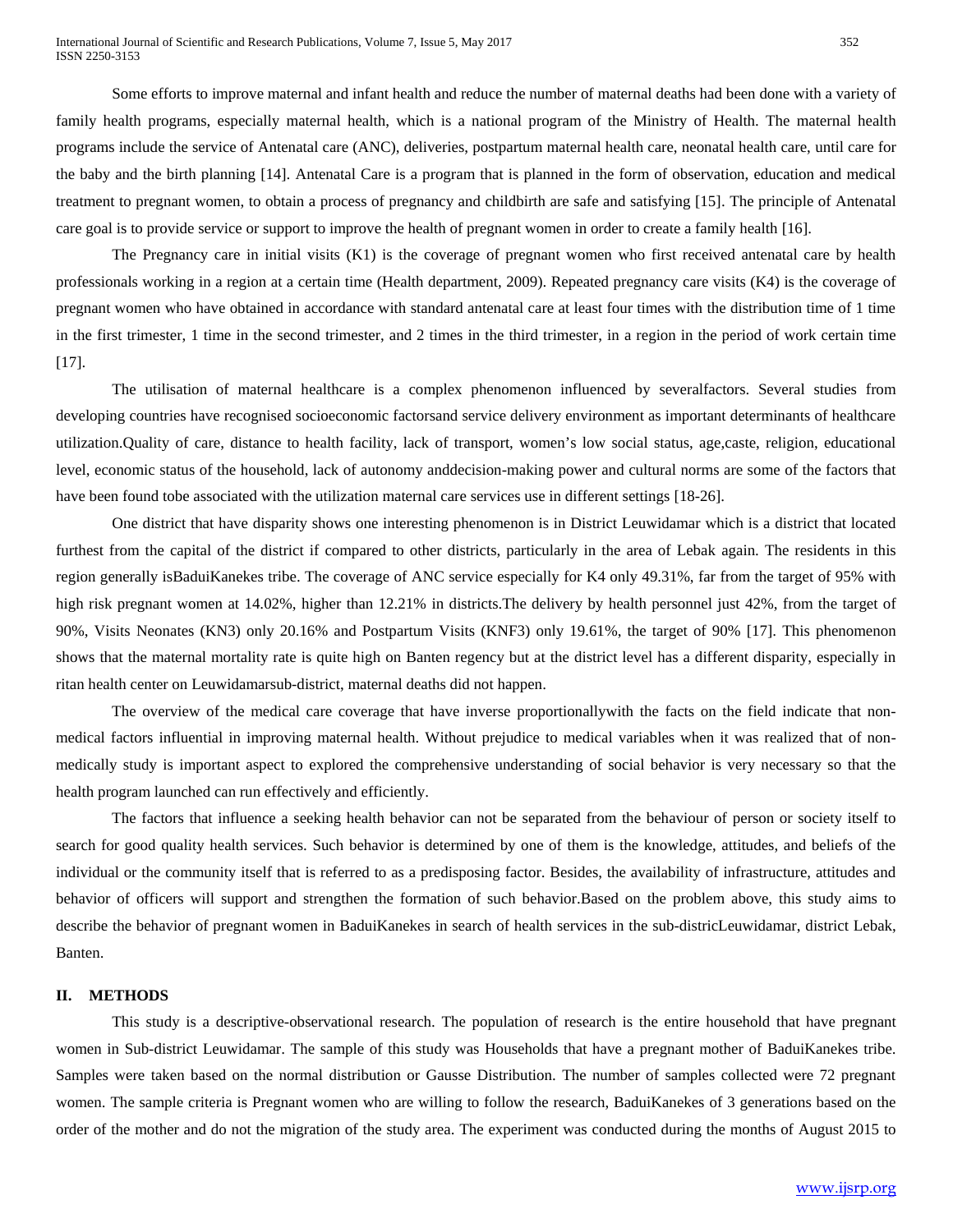November 2015. The data collection will be stopped if the required data has reached the saturation point (saturation) for qualitative data. Saturated means that the data or information disclosed by the informant is no longer a new thing and tend to repeat information that has been put forward by the previous informant. Primary data obtained from the survey questionnaire and in-depth interviews (indepth interviews) in pregnant women in the village of Leuwidamarthat aimed to examine the behavior of pregnant women in healthseeking actualized by BaduiKanekes. Secondary data were obtained from the relevant agencies that is the district Office and village and also the health centers and health authorities in the research area. The data that collected from the research were processed and analyzed using descriptive-analytic. Descriptive approach usingdescribe phenomena that occur in the field using existing theoretical for solving the problems occurred.

### **III. RESULTS AND DISSCUSSION**

BaduiKanekes pregnant women in an effort to preserve and maintain their health during pregnancy is done in two ways: seeking the health care in the modern health care or health clinics and health workers to either to a midwife or a doctor and also to traditional health care or to the village midwife. The awareness of pregnant women for antenatal check on health workers as many as 31 people, and no antenatal check as many as 41people(Table 1).

| Table 1. The Maternal Behavior in BaduiKanekes checkups to the Health Officer in the District Lebak in 2015 |  |
|-------------------------------------------------------------------------------------------------------------|--|
|-------------------------------------------------------------------------------------------------------------|--|

| Got Pregnancy Examination | $\%$  |
|---------------------------|-------|
| Yes                       |       |
| No                        | 56,9  |
| Total                     | .oo.c |

Source: Primary Data 2015

The Pregnant women of BaduiKanekesprever to checkups on midwives as many as 11 people, while on the doctor as many as 4 people and medicaster as many as 16 people (Table 2).

| The Checking Officer | n  | $\%$  |
|----------------------|----|-------|
| Midwives             | 11 | 15,2  |
| Doctor               | 4  | 5,5   |
| medicaster           | 16 | 22,2  |
| Do not checkups      | 41 | 56,9  |
| Total                | 72 | 100,0 |

Table 2. Maternal Behavior of Dayak Kenyahto choose Officer Checking Her pregnancy in District tabangKutai regency in 2014

Source: Primary Data 2014

The behavior of pregnant women of BaduiKanekesto choose the health care, village health centers 6 people namely pustu / poskesdes of 3 people, polindes 3 people, society health center 3 people, 2 clinics, hospitals 1 and medicaster 16 people (Table 3).

Table 3.The distribution of Pregnant Woman inBaduiKanekesTribeBased on the checkups place in District Lebak, Bantenregency in 2015

| Antenatal place        | n | $\%$ |
|------------------------|---|------|
| Village Health Centers |   | 8,3  |
| Village polyclinic     |   | 4,2  |
| <b>Health Centers</b>  |   | 4,2  |
| Clinics                |   | 2,8  |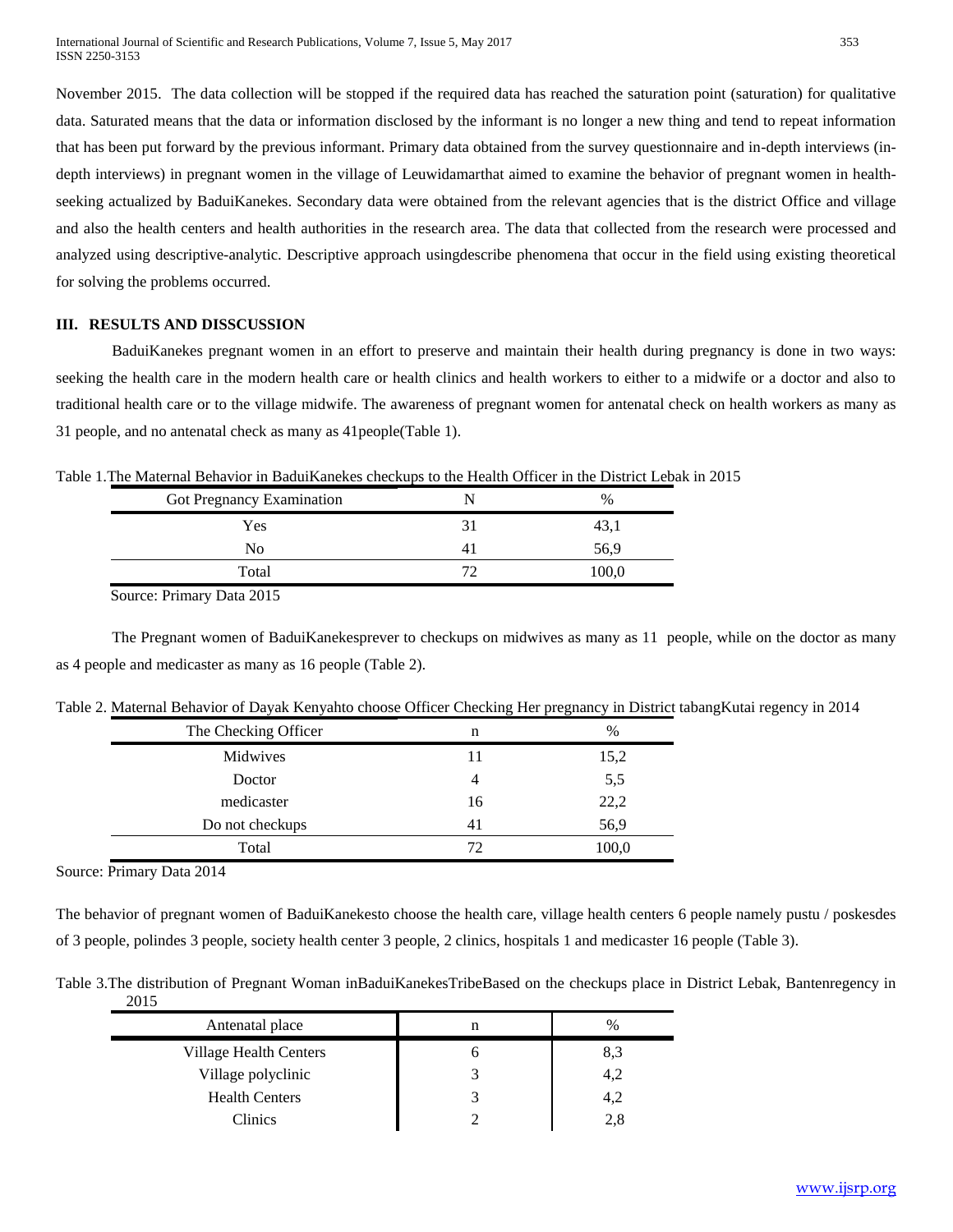| Hospital               |    | 1,4   |
|------------------------|----|-------|
| Medicaster             | 16 | 22,2  |
| Do not Check up        | 41 | 56,9  |
| Total                  | 72 | 100,0 |
| - -<br>$  -$<br>$\sim$ |    |       |

Source: Primary Data 2015

Pregnant women visit of BaduiKanekes tribe that has complete checkups only 1 (one) of every 10 people, while seven (7) out of every 10 pregnant women did not complete checkups (Table 4).Types of ANC services that should be obtained by ANC service standard is at least minimally 7 T or 10 T. The ANC services applied in KutaiKartanegara regency is 10 T, which consists of height measurement, weighing, measuring blood pressure, measurement Upper Arm Circumference (MUAC), fundal height measurements, determine fetal presentation and of fetal heart rate (FHR), screening and immunization status TT vaccine, giving iron tablets (Fe ), laboratory tests (urine check, Hb check), and colloquium case management or counseling [14].

Table 4.Pregnant Woman Behavior of BaduiKanekestribeBased on Complete Pregnancy Inspection (K4) in District Lebak, Bantenregency in 2015

| Antenatal Check up                | N  | $\%$  |
|-----------------------------------|----|-------|
| K1                                | 11 | 15,3  |
| K <sub>1</sub> dan K <sub>2</sub> | 7  | 9,7   |
| K1, K2 dan K3                     | 2  | 2,8   |
| K1'                               | 5  | 6,9   |
| $K1'$ dan $K2'$                   | 3  | 4,2   |
| K4                                | 3  | 4,2   |
| Do not Check up                   | 41 | 56,9  |
| Total                             | 72 | 100,0 |

Source: Primary Data 2014

Traditional medicalcheck upto be the choice for pregnant women of BaduiKanekes tribe and family because they feel that antenatal care to the medicaster. it is particularly important to know the health condition of the mother or fetus is in the mother's womb, and also they can get the solution if there are complaints or perceived problems that associated with pregnancy. In fact, they also have an opinion that pregnant woman should check every month. They choose to go to the medicaster because they have felt the benefits based on previous experience or from his family although the antenatal not on time even some of them that check after a complaint that he felt and for fine, they delay the time to check.

Pregnant women on Baduikanekestribe, although generally realize that antenatal is important but some are not doing it because some reason like the conditions that do not support like have small children, because they feel ashamed and do not feel the need for feeling fine and no complaints. Here are some the result of the informants interview:

*"... .Yes, Pregnancy check. Antenatal is later passed one month after menstruation, just doing anantenatal. Frequently antenatal after many complaints".The Benefits of antenatalduring pregnancy, the pregnancy can be nice and feeling calm and if not be advised to go at the doctor. Sometimes, we also doing an antenatal in Samarinda beside in the clinic, if fitted milir same family ".*(Su, 33 years old, junior high school, Household, third time pregnant, 2015)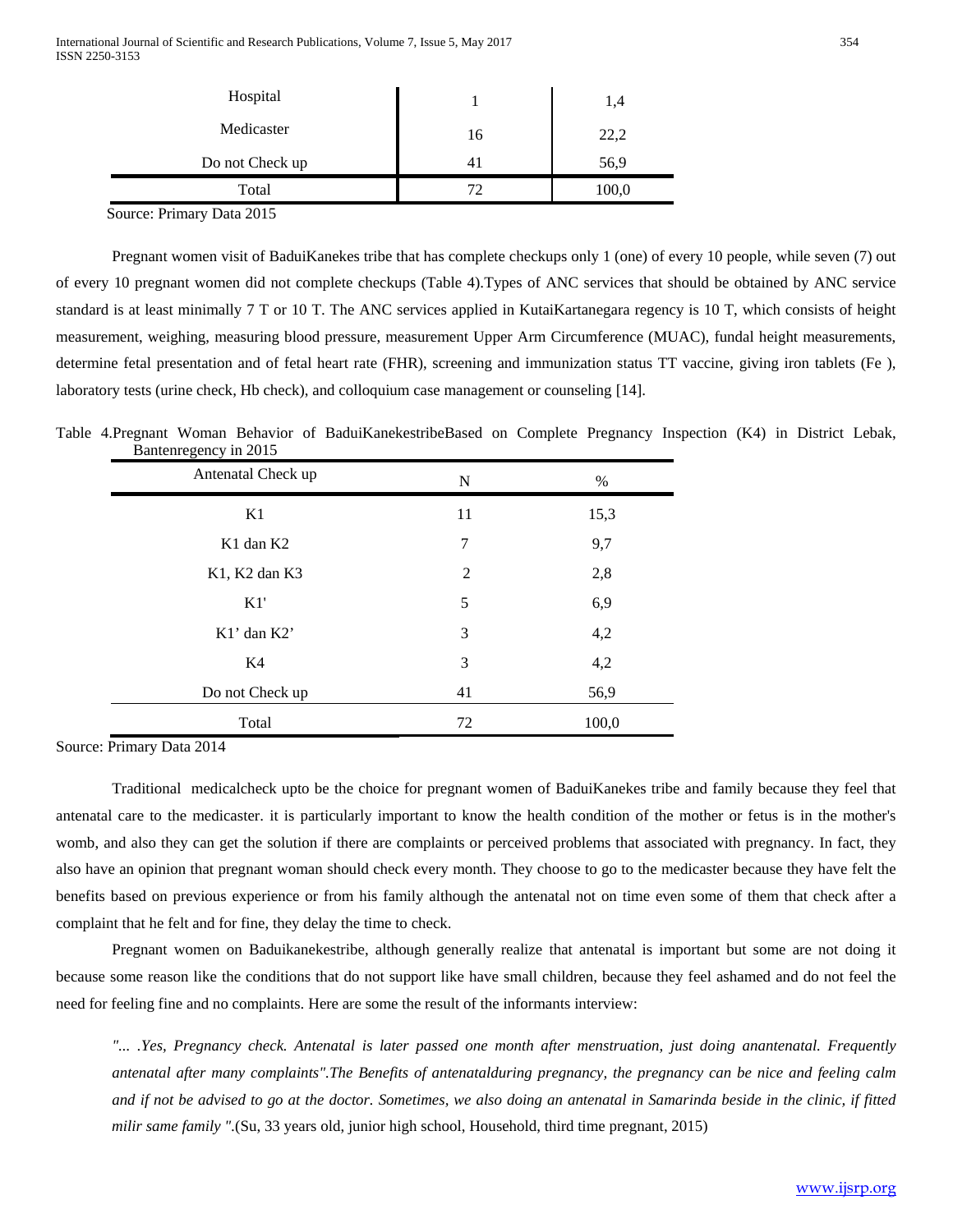*"... Do not antenatalbecause of shame, still in school and unmarried. but I think that pregnant women is need and importance due to pregnancy check the baby's health and should be done every month ".*(Ro, 18 years old, Senoir high school, first time pregnant, 2015)

*"... I was antenatalto the clinic during pregnancy, up to 5 times to antenatal. It important to check as because it has many benefits, we know the condition of the baby and get vitamins".*(Dw, 20 years old, Elementary School, House hold, 2015)

The selection of pregnant women for antenatal check to medicaster or the health centers supported by parents, husband, traditional leaders and even by their own village midwives because they are already aware of the importance and also have felt the benefits. These results are supported by the research results of Agustini et al (2013) which states that there is show a positive relationship between family support with antenatal care coverage [27].

Pregnant women in the BaduiKanekes, Leuwidamarsub-district was pleased with the presence of modern health in their villages, because they feel so difficult when the first time they had to go to the clinic in neighboring districts that must be taken in a long timeand furthermore sometime they have to stay just to bring her child immunization.

The Pregnant women on BaduiKanekes tribe still check or "massage" and even born in the same village midwife although already checkups too in the midwife clinic. This is done because they are already accustomed to be massage when they felt unwell, beside that it is also because they feel good and comfortable when sorted when pregnant. But for massage during pregnancy, when the gestational age under 4 (four) months, then the part of the body that should be sorted is another part and don't at the stomach. Choosing the village midwife to antenataland give birth because the village midwife is considered to have special abilities, they able to adjust the position of the baby. Some informants interview footage as follows:

*"... .WithVillage midwife to be sorted and every month.Do not massage at the stomach, before pregnancy is often massage because itired as well as after pregnancy. Sort the stomach later after the age of 5 (five) months. For sequential position when it is set, I do not know too mom, how ya example he said as transverse, we set the first, she massage. sometimes they are arranged position while still far away, so that he should not lift have balance position".*(Su, 33 years old, junior high, thirdpregnancy, 2015)

The percentage coverage of ANC services that had been provided to pregnant women has not met the expectations. Some types of services are still very low in the scope furthermore does not reach 50%, including: Giving a counseling to pregnant women only 37.5%, then giving TT vaccine only 34.7% and Hb examination only 22.2%, while the lowest is the urine test that only 4.2%. Several other types of examinations, already more than 50% but has not reached the target of 100% that is body weight examination (84.7%), height measurement (63.9%), measurement of upper arm circumference (70.8%), measurement of blood pressure (79.2%), fundal height measurements (65.3%) and the provision of iron tablets and or multivitamins (68.1%). For the examination of fetal presentation and fetal heart rate, 45.8% had received, 9.7% did not receive 44.4%, while still not yet time for examination by age pregnancy.

### **CONCLUSION**

Traditionalmedical examination to be the choice for pregnant women of BaduiKanekes and family because they felt that antenatal to the medicaster.The selection of pregnant women for antenatal check to traditional health care supported by parents, husband, traditional tribe figure and even by their own village.

#### **REFERENCES**

1.World Health Organization. Early marriages, adolescent and young pregnancies: report by the*Secretariat*. Geneva, 16–19. 2012.